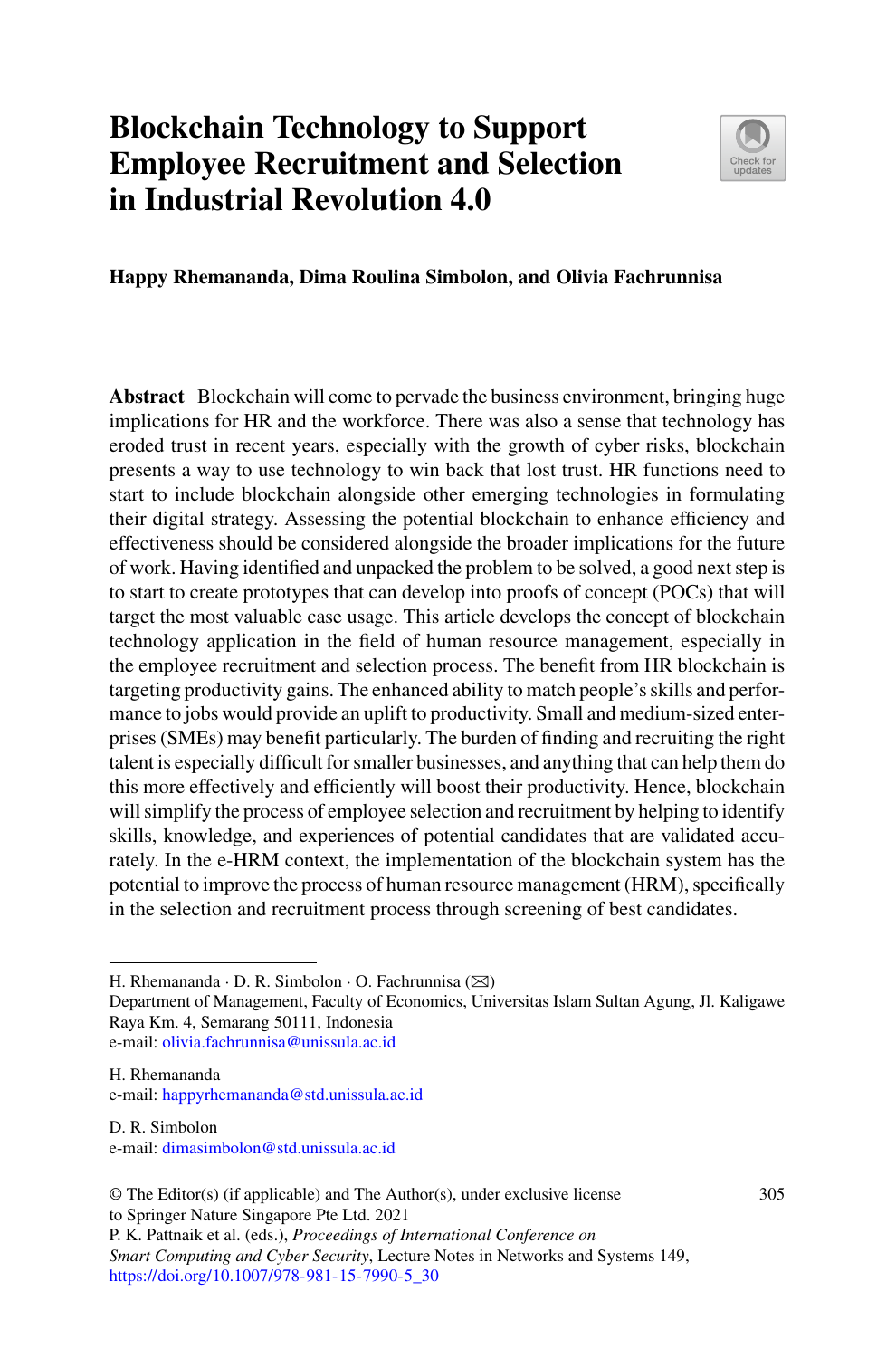**Keywords** Recruitment and selection · Blockchain · e-human resource management

# **1 Introduction**

The entry of the Industrial Revolution 4.0 era, where the digital era continues to develop, is no exception in the system of employee recruitment at companies. The old manual recruitment method has begun to be abandoned, replaced with a databasebased digital system. It is not impossible in the next few years, the limited manual recruitment method has begun to be abandoned and shifted to a more efficient digitalbased recruitment trend, and everything will change into an integrated system called blockchain. Blockchain is a distributed ledger (open ledger) that is open and can record transactions between two parties efficiently and in a way that can be verified and is permanent. As quoted from the book Blockchain Revolution [1], blockchain is a digital ledger of uninterrupted financial transactions that can be programmed to record not only financial transactions but also everything of value. Blockchain is a technological breakthrough that creates trust through consensus by ensuring that all parties authorized to access the blockchain agree with any additions they make so that the data is guaranteed to be valid.

In the digital or e-HRM context, there is potential to improve the process of human resource management (HRM) using the blockchain for job screening, credentials and verification of education, contracts, and worker payments [2, 3]. That is, individual data such as education and work history can be stored and interact safely in digital ledgers in real time. This is an innovation that can raise high expectations for HRM so that every organization successfully adopts and applies it in the Industrial Revolution 4.0.

Interestingly, in the blockchain technology system, every slightest change must be verified in advance by the network. This means that all data entered is trusted and passes the authentication process. If there is one change, then the change will be updated to everyone who has access to the database. Conversely, old data storage systems tend to be centralized on one computer and run the risk of being lost or damaged. Databases stored in blockchain are error-free, transparent, and safe because every data is verified. That means, companies can get comprehensive detailed information.

During this time, one of the most popular blockchain technologies is bitcoin where the application of this technology is in the financial aspects of payment and recording. But actually, this blockchain technology has begun to develop and researchers have begun to explore the possibility of this technology being applied to the human resource function. This article focuses on the implementation or application of blockchain technology in its function in the field of human resource management, especially in the process of recruitment and selection of employees in the company. One way in which blockchain technology can simplify the selection and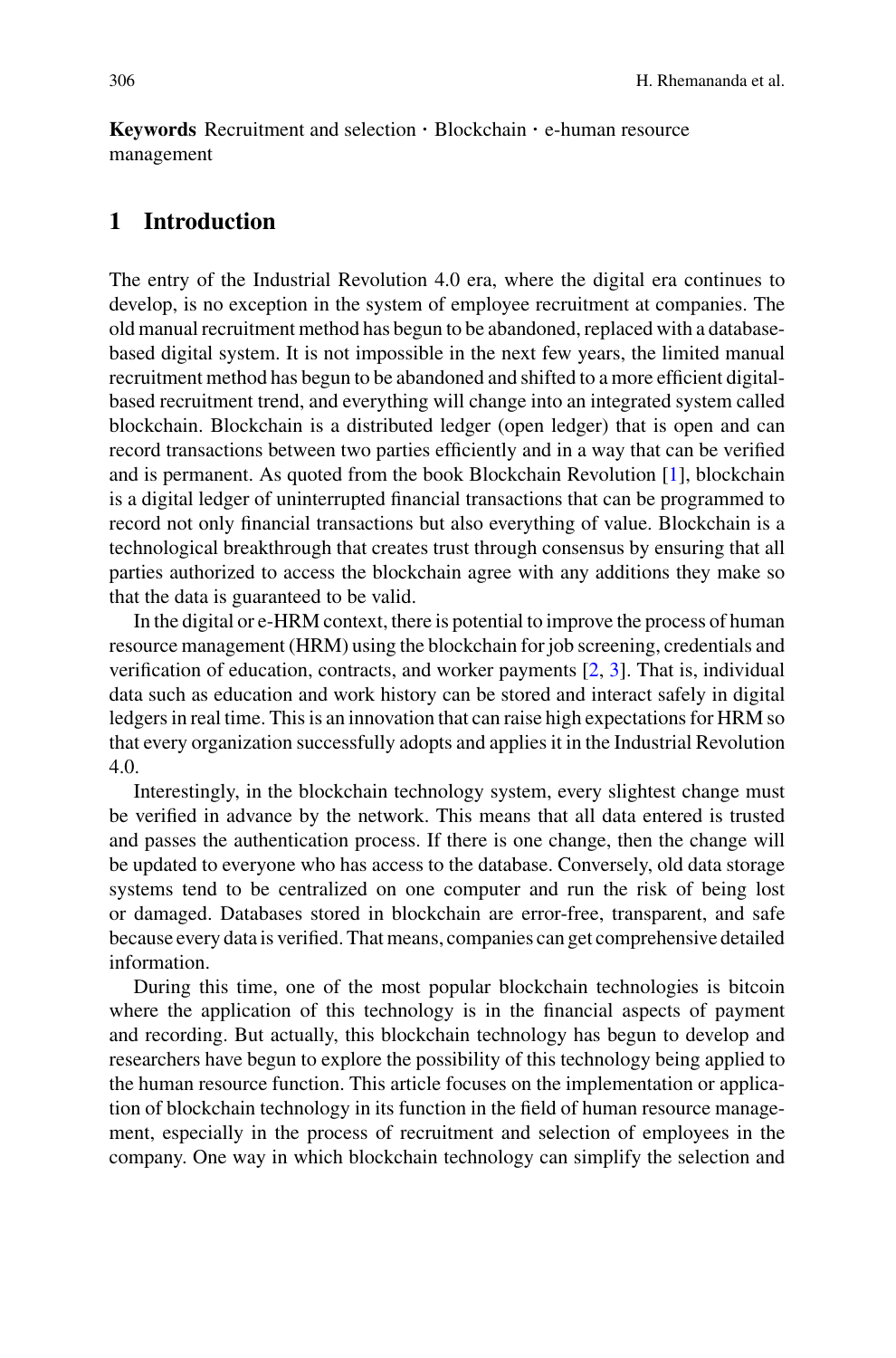recruitment process is by helping to identify the experience and skills of potential candidates who are validated accurately.

#### **2 Blockchain for Recruitment Tool**

Recruitment and selection are one of the most important things in a company because this process involves the selection and placement of the most appropriate employees among the best for the continuity of the company's activities in creating company value. Recruitment is the process of attracting a group of candidates to a certain position, followed by a selection phase [4]. Recruitment involves actions and activities taken by an organization to identify and attract individuals who have the ability to help the organization realize its strategic goals. Such activities must produce the desired set of candidates, increase their interest and be interested in the organization as employers, and increase the likelihood that they will receive job offers.

The recruitment and manual selection process still have many shortcomings because the results of the process obtained are still not in accordance with reality and require a long time in the data verification process. Stages of recruitment that are too long also make the assessment process and decisions taken take a long time. In the manual recruitment process generally, it still requires a third party in making decisions and that too will also add to the company's costs. Employee data that has entered the company system is usually the previous data, and the latest data is only stored in the software. But the resilience of stored data is less effective because the software contains a lot of data which will result in software overload and data can be lost.

There are cases that some job applicants send fake applications with fake training and diplomas, references, awards, promotions, and so on to intentionally exaggerate their qualifications and abilities. For example, Amazon pays an employee \$5000 bonus to cancel a work contract (Amazon 2014). As a result, organizations end up paying large amounts of fees just to get rid of bad recruitment. Another survey revealed that 74% of employers had the wrong recruitment. It also identified that the skills of 45% of workers did not match their claims and 33% had lied about their qualifications [5].

The emergence of blockchain technology in the digital era can minimize the disadvantages of using manual recruitment in order to produce quality prospective employees. Unlike the old recruitment system that relies on manual records, in the blockchain everything is digitally connected. No more decision making that takes too long because the information is more organized. Thus, companies can conclude more quickly or compile shortlist of candidates who meet the criteria.

The cost during the recruitment process is also much cheaper and efficient. For example, there are prospective employees who register and 5 years previously had worked in the same company. Through the manual method, it could be that the data has been lost. But with blockchain, everything can be traced easily. The data verification process is guaranteed, considering the authenticity of the prospective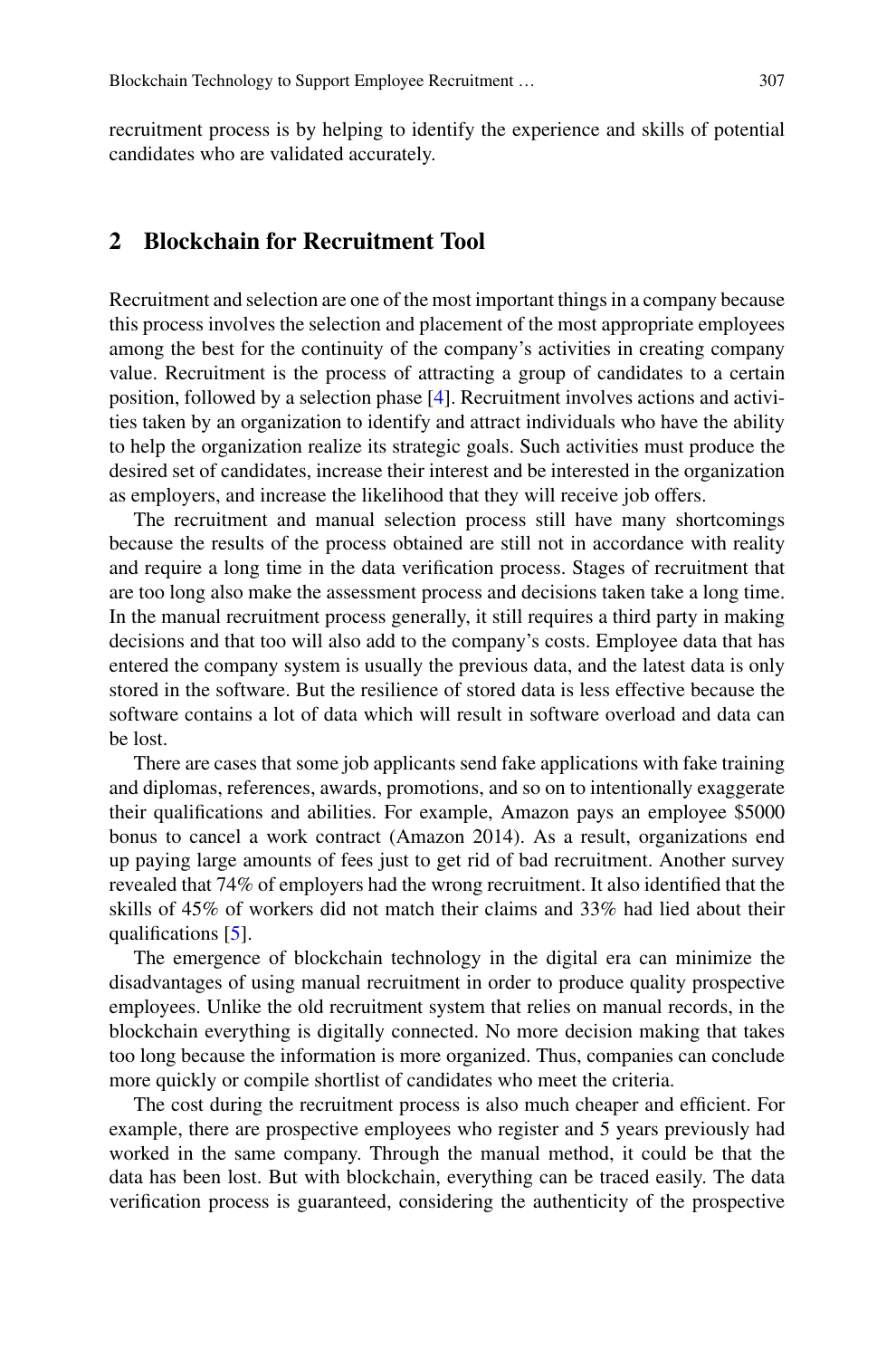employee's profile is one of the most important things. The long process that has been done manually can be replaced with digital verification.

The phases or digital database-based recruitment processes will then become more concise, efficient, and effective. The data collection and verification process and the decision-making process are also expected to be faster and more precise.

Recruitment and selection stages using blockchain technology are as follows.

#### *2.1 The Registration of Prospective Employees*

In the first stage, prospective employees must register themselves by registering a curriculum vitae (CV) into the company's blockchain. Prospective employees are directed to fill in the registration form and input their data and CV on the company's blockchain Web site. After submitting, the prospective employee will automatically get a code from the system. Blockchain will check the validity of the inputted data by matching the code, and if a discrepancy is found between the data codes with one another, the blockchain will automatically declare that the data is invalid. Therefore, the data inputted by employees must be in accordance with the reality of the prospective employee's identity. This of course reduces the risk of data fraud and increases the time efficiency of data validation.

Furthermore, when the data has been submitted, prospective employees cannot replace the data unless there is a consensus between the prospective employee and the company. Illustration: A prospective employee applies for a job at company A and submits data and CVs on the company's blockchain Web site. Prospective employees no longer need to come to the company office and bring a hard copy of their data files. He only needs to submit data on the company's blockchain system to be further validated automatically by the system. When a prospective employee applies for a job at company A and submits data and CVs on the company's blockchain Web site, the data and CV he inputs state that he is a graduate of a well-known university and has participated in a certified apprenticeship program at a large company B. However, the company's blockchain system has detected invalid data which states that the university code mentioned is correct but the code for experience in a certified apprenticeship at company B is flawed or invalid. This means that the prospective employee is indeed registered with the university but he has never participated in a certified apprenticeship program organized by company B. Then this indicates an indication of data fraud committed by the prospective employee.

# *2.2 Administrative Selection of Prospective Employees*

According to the HireRight employment screening benchmark report in 2018, 84% of applicants falsified data on their resumes. Blockchain-based credential verification systems can help reduce the time spent doing background checks, reduce fraud, and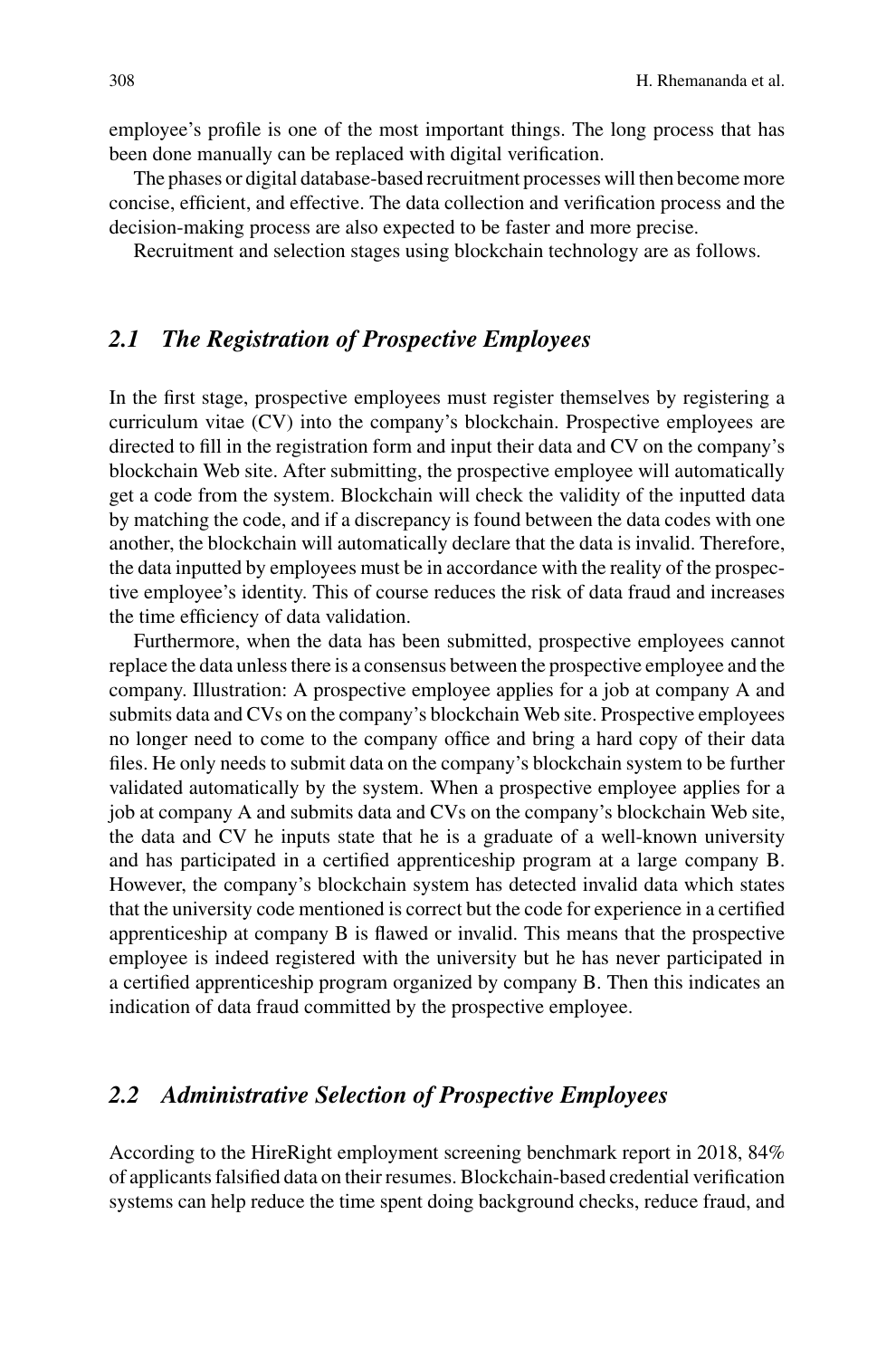build more trust in the recruitment ecosystem. File or data of prospective employees who enter the system will be validated using blockchain technology between companies and agencies that issue files or certificates. The certificate issuer can verify it automatically without the company asking for it, for example, validation of prospective employee's college data, work experience, educational history, self-identity, etc., using the blockchain. Blockchain directly gets data that is very real time and accurate because in this system data cannot be replaced or falsified without the knowledge and agreement of the blockchain users involved. This means that the blockchain can minimize fraud or falsification of data by prospective employees even though they have collaborated with agencies, governments, and so on.

When a prospective employee includes data stating that he is a fresh graduate of university A who graduated at the end of the year, the blockchain can detect the recorded data code which means there is a mismatch between the data code inputted by the prospective employee and the data code that is in the university blockchain system A. Furthermore, the blockchain found that the prospective employee was still a student and was scheduled to graduate at the beginning of the following year. Although the prospective employee cooperates with the university, the code on the blockchain is confidential and cannot be known and changed without any consensus between all elements of the blockchain. Moreover, any changes made are also recorded in the system automatically and are permanent.

In the blockchain system, the quality of recruitment and HRM activities is ensured by machine. This system can handle, store, validate, and rank information with complete transparency and security. The security of a blockchain system cannot be easily violated by hacking or system managers. Because the blockchain system is protected by multiple layered keys and hash encryption where the risk of information leakage and data changes is very low. Because this system is distributed, so changes in information can be easily tracked and original data can be retrieved.

# *2.3 Faster Decision Making*

Blockchain technology simplifies and accelerates the decision-making process in the selection and recruitment process. In the process of finding the truth of the prospective employee's data already, it uses sophisticated technology and does not need to use a third party to search for data to go to agencies, companies, and governments to find the truth. Blockchain can store employment contract information such as applicants' electronic signatures, payroll details, security access codes, performance reports, and even psychometrics. Blockchain technology automatically verifies the correctness of its data through blockchain agencies, companies, and governments. Blockchain working time in data search takes approximately seven seconds to find out the truth. In theory, a candidate can be hired immediately and even can get a contract and their payroll number is set at a glance. Thus, the company can immediately see the results of real-time data obtained and can immediately make decisions as to who is determined as an employee who passes.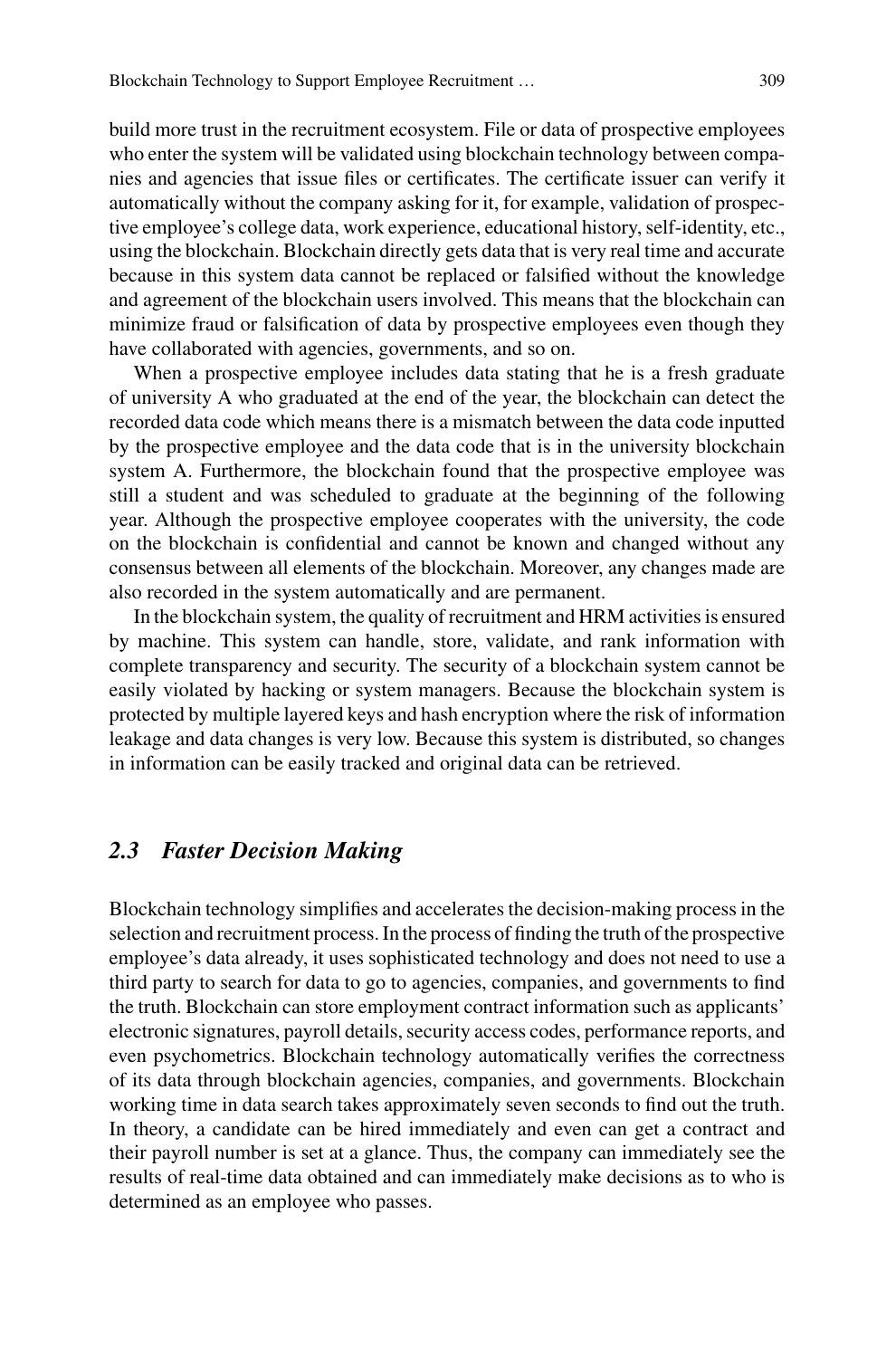The application of blockchain technology enables companies and prospective employees to obtain and find out the results of the selection and recruitment process faster. With a short data input and validation stage, the company can quickly abort prospective employees who have data defects. Furthermore, companies can use the blockchain system to make decisions directly. With the validity of personal data and the competencies of prospective employees who have been confirmed, the system can directly communicate to the prospective employee whether he is accepted or rejected.

### *2.4 Placing Employees in the Right Position and Field*

Reporting from a Career survey conducted in 2014, nearly 60% of job seekers misrepresent themselves on their resumes. This fact is certainly surprising to the company, but with blockchain technology, it allows the recruitment team to have instant, accurate, and complete access to all the potential and work history of employees. The truth of prospective employee data obtained from blockchain technology can be used as a reference for placing employees in their fields. For example, with the data of prospective employee A who is a graduate of a well-known university with a GPA of 3.90 and gets good grades in accounting courses, then prospective employee A can be employed or placed in corporate finance. Companies can trust data obtained by the blockchain system which can also be used as a reference for decision making and employee placement in accordance with their fields.

### **3 Conclusion**

HR must begin to adopt this technology in line with the development of technologies in formulating their digital strategies. Assessing the potential of the blockchain in increasing efficiency and effectiveness must be considered along with the wider implications of future work. Eventually, employers will have a stronger and more trusted talent pool to recruit, and candidates will know that they do not waste time on reckless job searches. Through the blockchain, the HR department can introduce trust and transparency back to a broken system and meet the upcoming global talent shortages [6].

In the blockchain era, recruiters will be challenged to create more value than before. But they will also have better tools to help make it happen. The next right step is to start making prototypes that can develop into proof of concepts (POCs) and which will target high-value cases. It can be concluded that blockchain is a technology that has developed in the HR field. If the goal is a more complete and more cost-effective recruitment process, then it is time to use the blockchain. The race to seize competitive advantage through the blockchain has begun, and the HR function must participate in the race or the risk may be left behind.